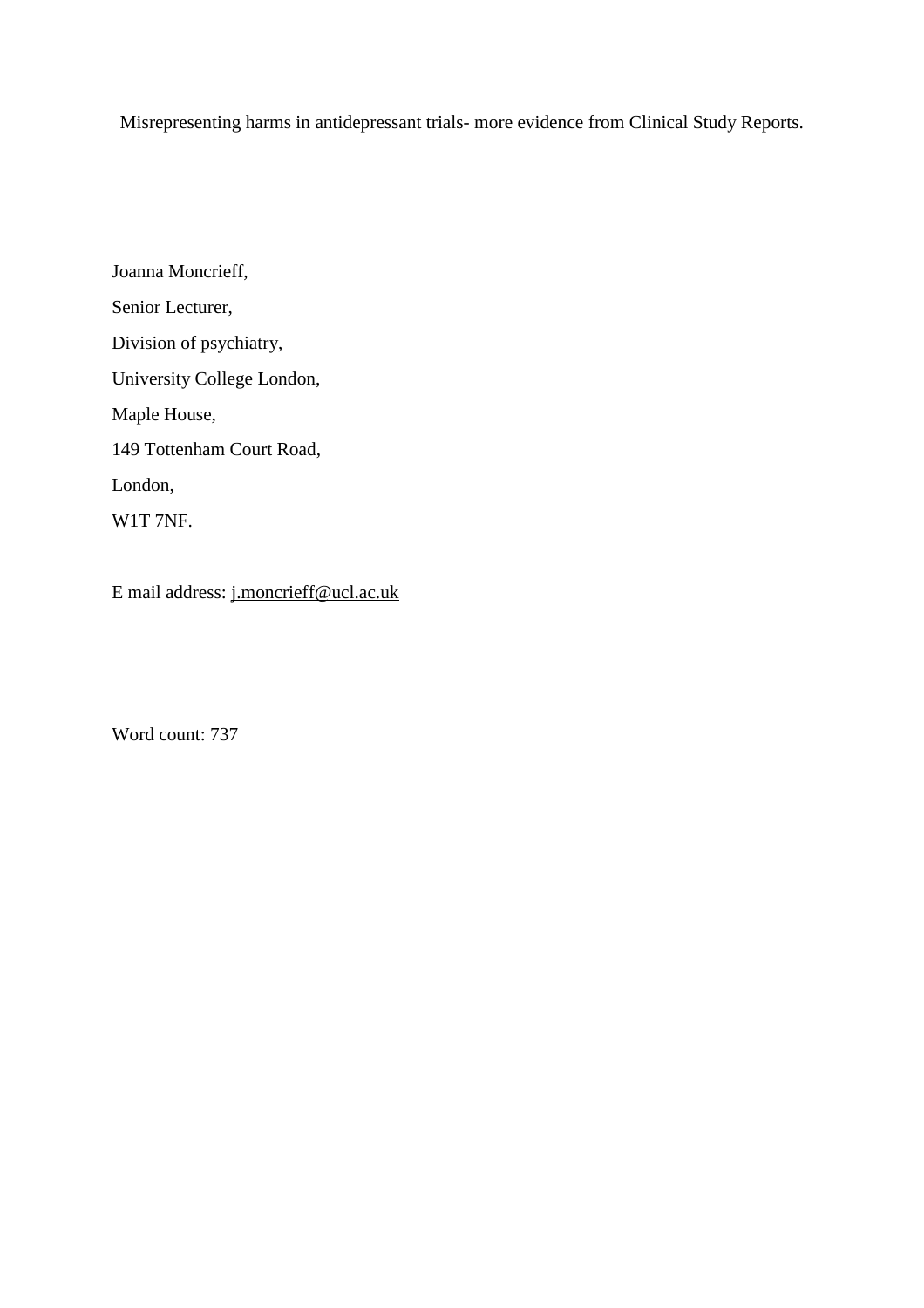Misrepresenting harms in antidepressant trials- more evidence from Clinical Study Reports.

People in the United Kingdom are consuming more than four times as many antidepressants as they were two decades ago (1). Despite this, we still do not fully understand the effects of these drugs, nor can we be confident about their risk-benefit ratio.

Unresolved issues include the nature and frequency of potential serious adverse effects such as self-harming or suicidal actions, suicidal ideation and aggression. In the linked paper, Sharma et al use Clinical Study Reports (CSRs) to explore these adverse effects. CSRs are prepared by pharmaceutical companies for the purpose of obtaining marketing authorisation. There are guidelines about contents and presentation of CSR's (2) but no mandatory requirements. Consequently, although CSRs usually contain more data than published articles (3), the level of detail varies. Moreover, there may be differences between what is reported in the body of the CSR and data contained in appendices, such as individual patient listings of adverse events or narratives of serious adverse events.

Sharma et al's analysis of CSRs reveals misrepresentation of adverse events. Comparing the 'results' reported in CSRs with data from individual patient listings or patient narratives revealed misclassification of deaths on antidepressants, and misrepresentation of suicidal events. More than half of the suicide attempts and instances of suicidal ideation were coded as 'emotional lability' or 'worsening of depression,' for example. Summary reports published on Eli Lilly's website were found to be even more incomplete, listing only 10% of the suicide attempts revealed in the corresponding CSRs, and no instances of suicidal ideation.

Over half of the CSRs selected by Sharma et al had no individual patient listings, this data having been withheld. This begs the question of how many more adverse events would have been revealed if individual patient listings were available for all trials, and raises concerns about why this information is allowed to be withheld.

The current review is consistent with other evidence pointing to an increase in suicidal behaviour and ideation among children and adolescents taking selective serotonin reuptake inhibitors (SSRIs) (4). The paper by Sharma et al is the first large-scale, quantitative analysis to demonstrate an increase in aggressive behaviour in this age group. The analysis did not detect an increase in suicide, suicide attempts, suicidal ideation or aggression in adults and meta-analyses of data on adults remains conflicting (5; 6). Early case reports, published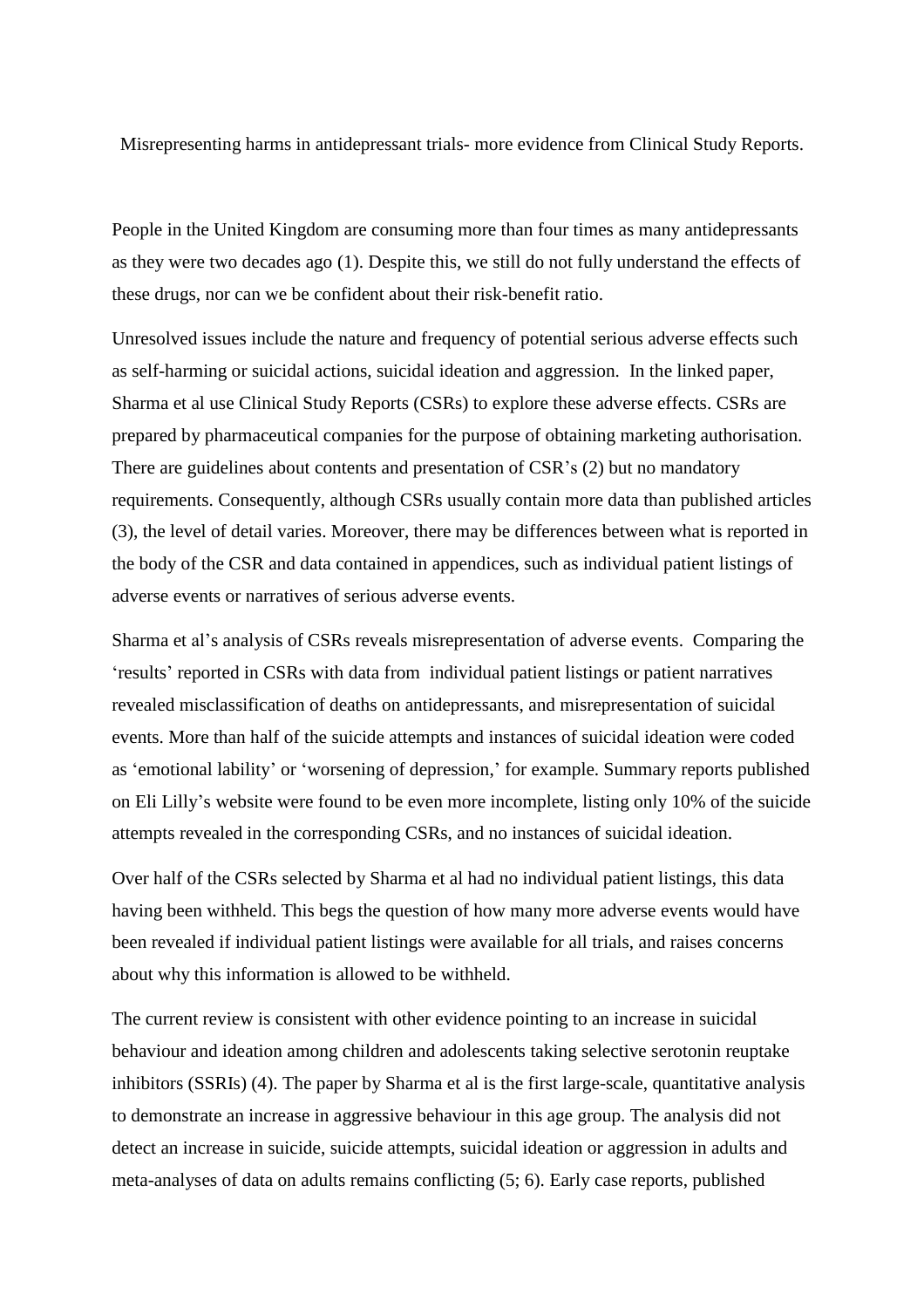before the issue became controversial, document occurrence of these effects in adults, however, and also provide evidence as to the mechanism of these effects. These reports describe a state of agitation, somewhat similar to the akathisia produced by antipsychotics, associated with intense and violent suicidal preoccupation (7). However, as Sharma et al demonstrate, recording of 'akathisia' in antidepressant trials remains inconsistent and unreliable, hence we have little idea of the frequency of this effect.

Although 'activation' effects (or akathisia) are recognized, there is little acknowledgement that antidepressants have mind-altering properties that are independent of their supposed effects on underlying mental disorders. One study revealed various changes to emotions and behaviour in patients taking antidepressants, which were associated with suicidal ideation (8). Evidence suggests there can be severe and sometimes prolonged withdrawal syndromes (9). With some exceptions (10), however, we lack the detailed exploration through animal behaviour and healthy volunteer studies that might clarify the range, nature and duration of the alterations that antidepressants induce.

Despite their widespread use, antidepressants are only modestly more effective than placebo in trials of depression. Measures of global clinical improvement suggest the difference is not clinically relevant or even detectable (11). Moreover, placebo-controlled studies do not distinguish whether the effects of a drug are attributable to the targeting of putative underlying mechanisms, or a consequence of the drug's mind-altering effects. The blunting of emotions produced by SSRIs may directly affect depression rating scale scores, for example, and their psychoactive and physical effects may influence patient expectations, promoting an amplified placebo effect (12).

With doubts about the efficacy and effectiveness of antidepressants, and evidence that they can produce such serious adverse reactions as suicidal and aggressive tendencies, regulators and the public need access to more comprehensive and reliable data. The results reported in CSRs, on which decisions about market authorization are based, are likely to underestimate the extent of drug-related harms. We need access to original data from trials, but we also need more research that addresses the whole range of antidepressant-induced behavioural, emotional and physical alterations with acute treatment, long-term use and following withdrawal.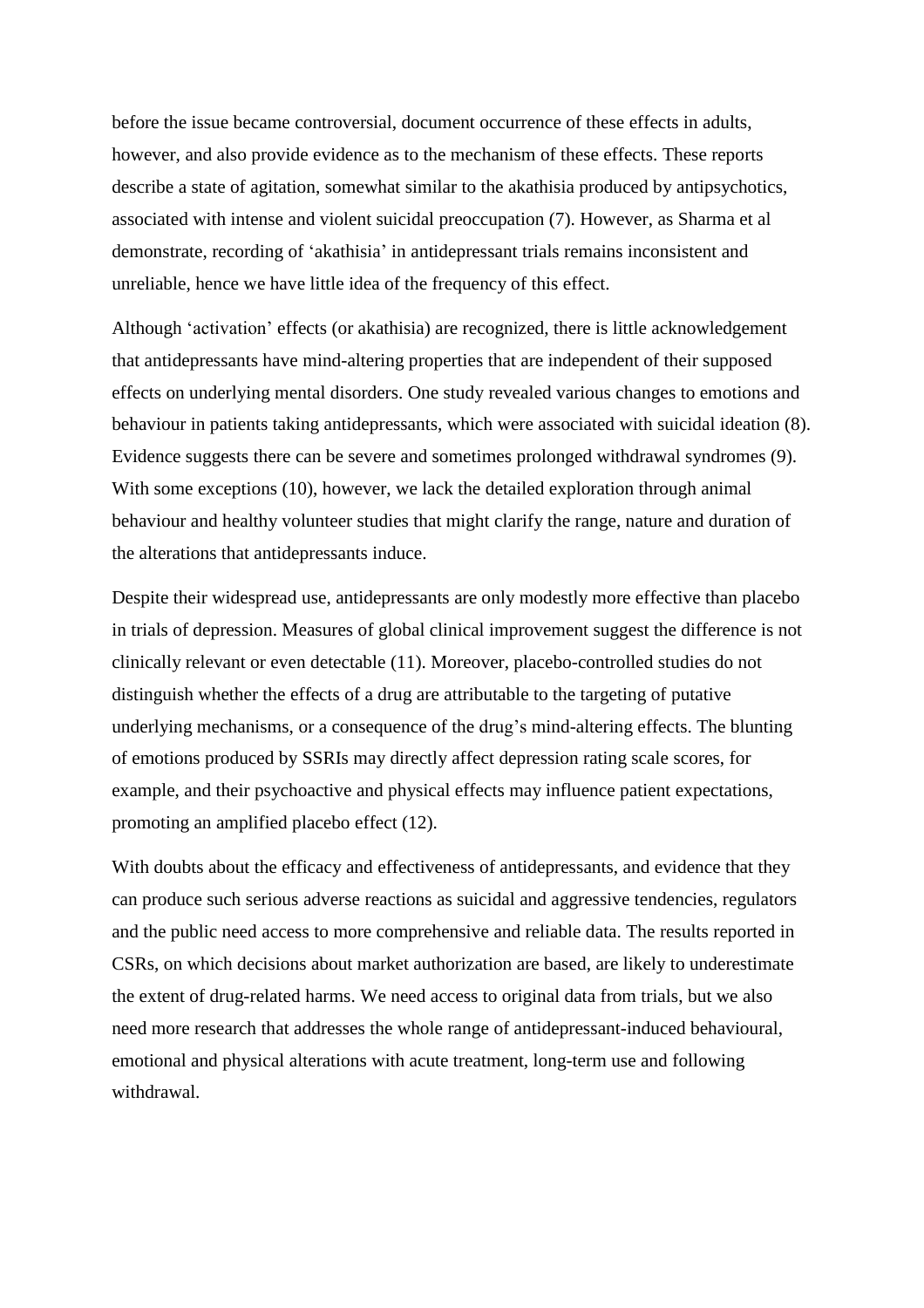Acknowledgements: the author would like to thank Luke Montagu and Millie Kieve for their comments on this editorial.

## Competing interest statement:

I have read and understood the BMJ Group policy on declaration of interests and declare the following interests: I have no competing financial interests. I am co-chair person of the Critical Psychiatry Network.

## Copyright statement:

The Corresponding Author has the right to grant on behalf of all authors and does grant on behalf of all authors, a worldwide licence to the Publishers and its licensees in perpetuity, in all forms, formats and media (whether known now or created in the future), to i) publish, reproduce, distribute, display and store the Contribution, ii) translate the Contribution into other languages, create adaptations, reprints, include within collections and create summaries, extracts and/or, abstracts of the Contribution, iii) create any other derivative work(s) based on the Contribution, iv) to exploit all subsidiary rights in the Contribution, v) the inclusion of electronic links from the Contribution to third party material where-ever it may be located; and, vi) licence any third party to do any or all of the above.

## Reference List

- (1) Sweet D. Health. A report of the Office for National Statistics. Social Trends 2011;41:1-36.
- (2) International Conference on Harmonisation. Structure and Content of Clinical Study Reports, E3. Geneva: International Conference on Harmonisation; 1996. Report No.: E3.
- (3) Wieseler B, Wolfram N, McGauran N, Kerekes MF, Vervolgyi V, Kohlepp P, et al. Completeness of reporting of patient-relevant clinical trial outcomes: comparison of unpublished clinical study reports with publicly available data. PLoS Med 2013 Oct;10(10):e1001526.